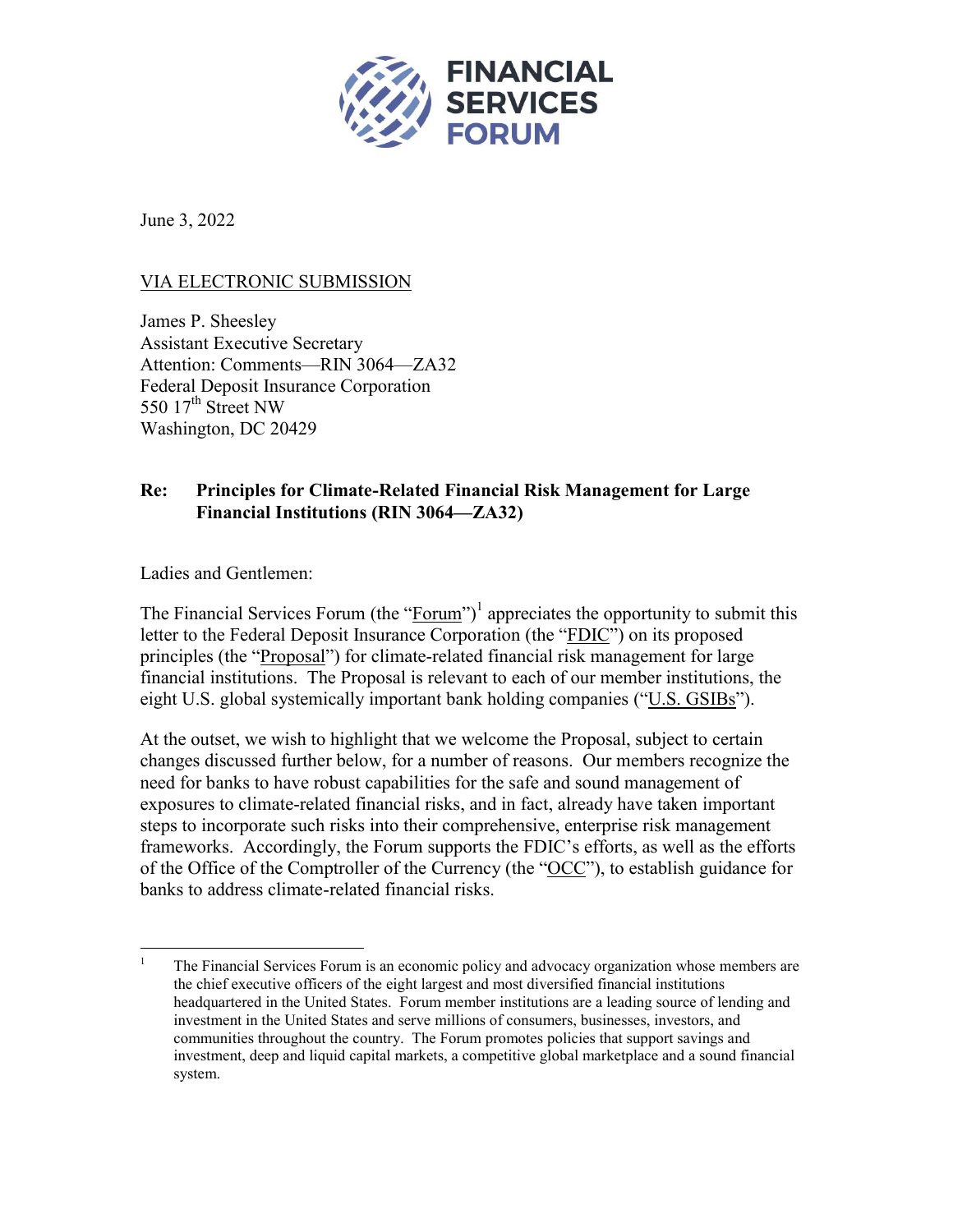Below, we comment on the specific principles from the Proposal that we support and highlight areas where the FDIC's guidance in the Proposal could be recalibrated. We also provide responses to certain questions posed by the FDIC throughout our letter, as indicated. Our key observations and recommendations are as follows:

- We welcome the guidance. The Forum recognizes the emerging risks to banks presented by climate change and the importance of having robust capabilities to manage banks' exposures to such risks. Indeed, our member institutions already have taken steps to incorporate climate-related financial risks into their risk management frameworks. The Proposal is helpful for understanding the FDIC's particular areas of focus with respect to the management of climate-related financial risks, and we welcome FDIC guidance in this area as our member institutions work on strengthening and refining their climate-related financial risk management processes over time.
- x **Support for scenario analysis rather than traditional stress testing.** The Forum supports the use of scenario analysis, which can provide insights into a range of tailored scenarios. Scenario analysis should focus on material exposures and incorporate plausible scenarios, particularly with respect to transition risk. We also appreciate the distinction the Proposal makes between scenario analysis and traditional stress testing, which could result in adverse regulatory consequences, as gaps in data availability and methodology make regulatory consequences inappropriate.
- x **Support for principles and risk-based, flexible approach.** The Forum supports high-level principles that enable banks to have flexibility to incorporate climaterelated financial risks into their existing risk management frameworks and processes where appropriate. In addition, we support a risk-based approach that considers the unique characteristics of each bank and allows banks to focus on targeting material climate-related financial risks. Given the evolving nature of the risks, data and tools, we also urge the FDIC to adopt a "phased approach" so that banks have sufficient time to meet supervisory expectations, in particular relating to incorporation of and reliance on quantitative metrics.
- x **Oppose a new requirement to consider impacts on broader aspects of the economy.** The Proposal seemingly introduces a novel requirement in the introductory preamble language, stating: "the manner in which financial institutions manage climate-related financial risks to address safety and soundness concerns should also seek to reduce or mitigate the impact that management of these risks may have on broader aspects of the economy."<sup>2</sup> This requirement

<sup>&</sup>lt;sup>2</sup> Statement of Principles for Climate-Related Financial Risk Management for Large Financial Institutions, 87 Fed. Reg. 19507, 19509 (Apr. 4, 2022).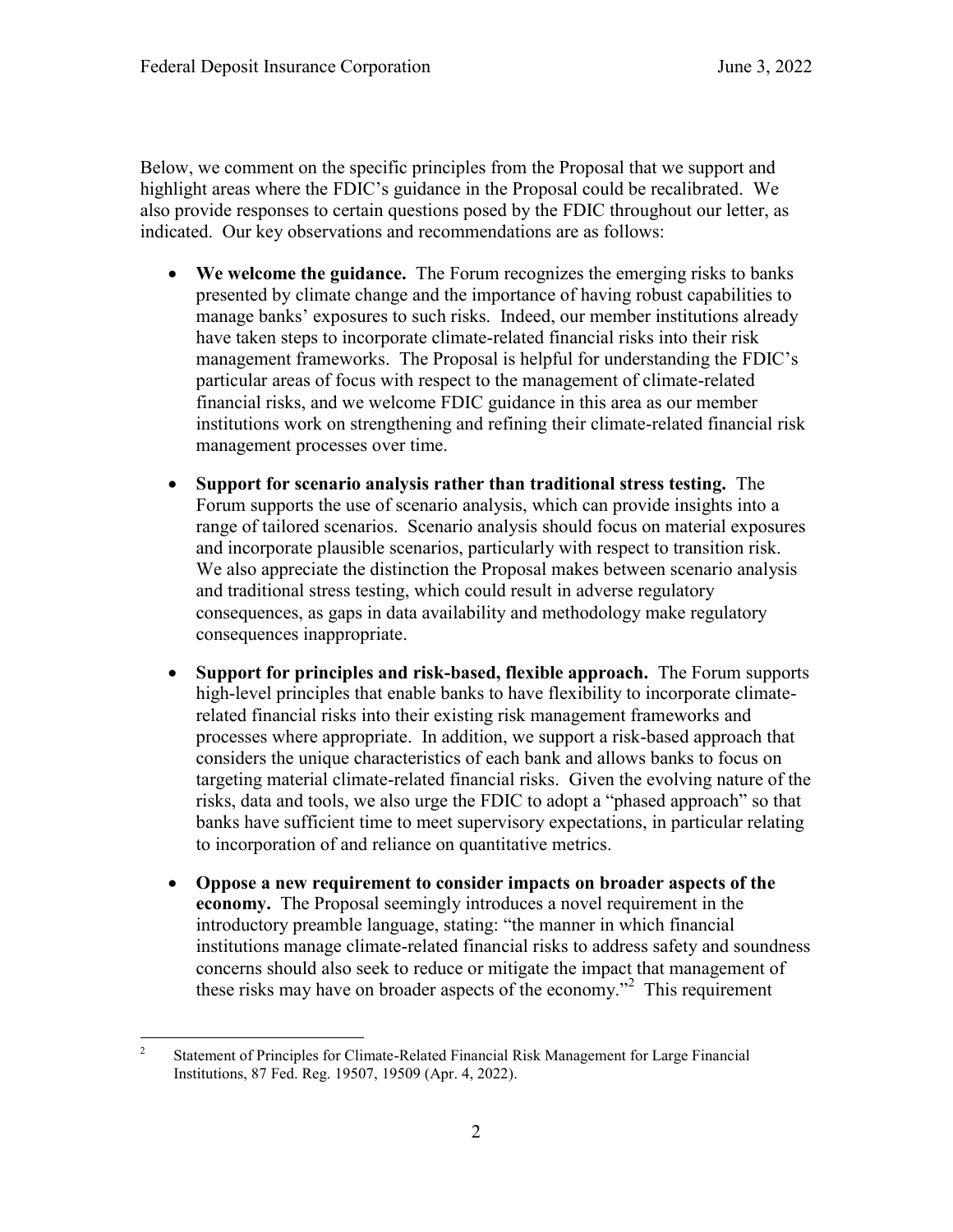appears to be sweepingly broad and vague, and without statutory basis.<sup>3</sup> Moreover, it would be inappropriate for the FDIC to expect financial institutions as part of their risk management practices to consider impacts on the broader economy, which could conflict with the institution's practices that are necessary to promote safety and soundness. Accordingly, we recommend that the final guidance eliminate this language from the preamble.

### **1. We support the Proposal's endorsement of scenario analysis, in particular, rather than regulatory stress testing, to assess and manage climate-related financial risks.**

a. Scenario analysis is the preferred method of evaluating climate-related financial risks.

The Proposal recommends scenario analysis as an "important approach for identifying, measuring, and managing climate-related risks." In doing so, the Proposal explicitly distinguishes scenario analysis from "traditional stress testing exercises that typically assess the potential impacts of transitory shocks to near-term economic and financial conditions." We agree that scenario analysis is more appropriate than traditional stress testing, and this approach is consistent with the approaches supported by other U.S. regulators, including OCC, Federal Reserve Board ("Federal Reserve") and the Financial Stability Oversight Committee ("FSOC").

Scenario analysis is a much more suitable tool to evaluate the potential economic and financial risks posed by different climate outcomes. A key difference between stress testing and scenario analysis is that traditional stress testing may be associated with regulatory requirements, $4$  with respect to which the failure to comply can result in supervisory consequences and limitations on capital distributions and discretionary bonus payments.<sup>5</sup> As discussed in greater detail below, banks face significant challenges in identifying and measuring climate-related financial risks, particularly around data. Given the gaps in currently available data, models and methods used to assess climate-related financial risks, it would be inappropriate for banks to experience adverse regulatory consequences as a result of quantitative assessments that rely on currently available data and methodologies.

 <sup>3</sup> *See, e.g.*, 12 U.S.C. § 1831p-1.

<sup>4</sup> *See, e.g.*, Financial Stability Oversight Council, Report on Climate-Related Financial Risk, at 90 (Oct. 2021) [hereinafter, "FSOC Report"]; Jerome Powell Remarks, Green Swan Conference, hosted by the Bank for International Settlements (Jun. 4, 2021) [hereinafter, "Powell Remarks"] (stating that scenario analysis is "not meant to be setting up a regulatory consequence, which obviously does flow from our regulatory stress tests").

 $^{5}$  12 C.F.R. 217.11(c)(1).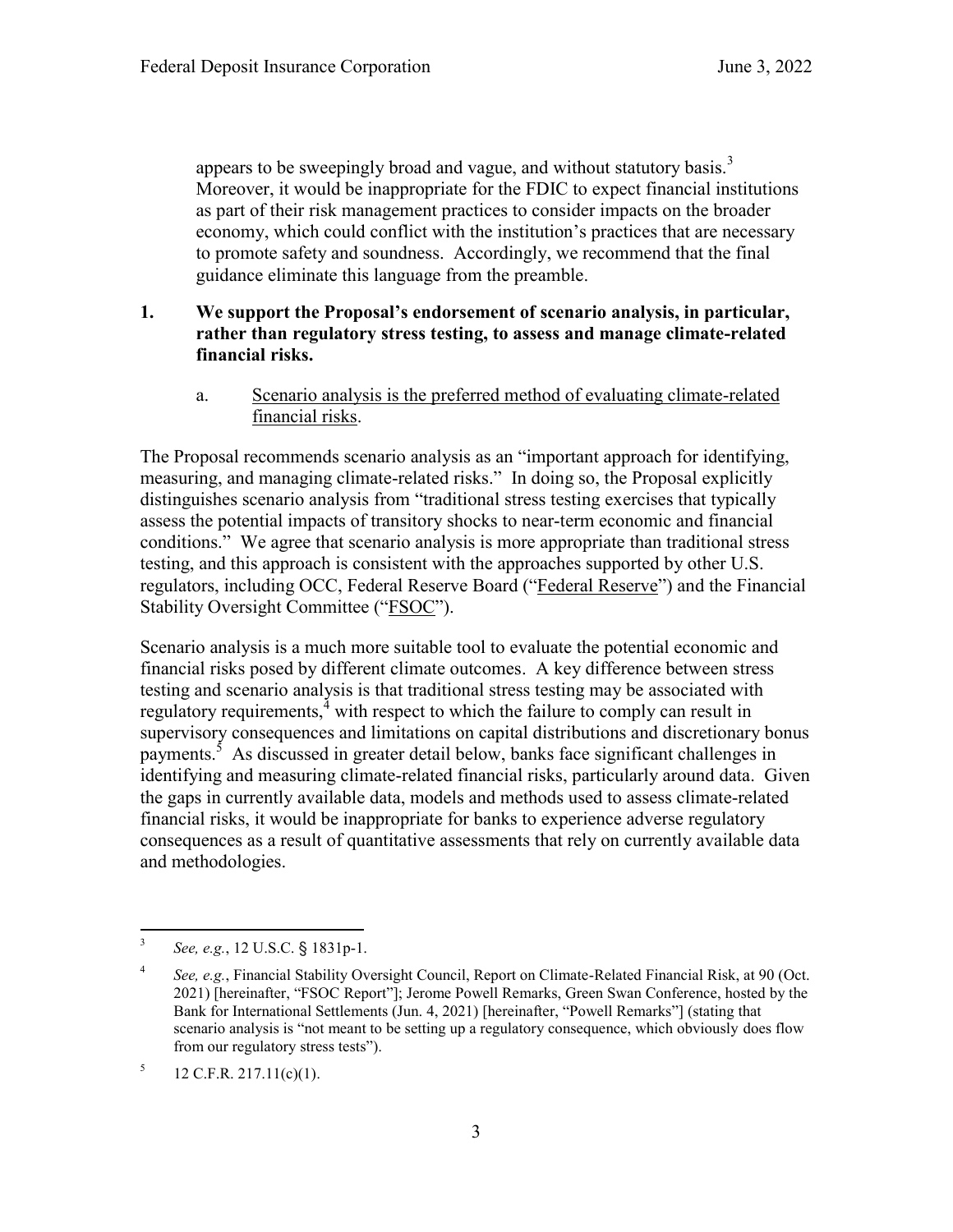In contrast, scenario analysis does not necessarily result in direct regulatory consequences and "may contemplate much longer time horizons in order to assess medium- and longterm business model resilience against the changes in climate-related risks that may materialize over such longer horizons."<sup>6</sup> Stress testing necessarily tends to focus on shorter time horizons<sup>7</sup> and would be unable to account for the fact that climate-related financial risks could "evolve over various time horizons," including "those that extend beyond the bank's typical strategic planning horizon," as noted in the Proposal's "Governance" principle. Therefore, a tool like scenario analysis, which can explore a range of potential scenarios over long-term horizons, would be better suited as a more flexible risk management tool for guarding against climate-related financial risks.

Lastly, the Federal Reserve has itself distinguished between scenario analysis and stress testing $8$  and is currently developing a program of climate-related scenario analysis.<sup>9</sup> Federal Reserve Chair Jerome Powell in his re-nomination hearing reiterated support for scenario analysis rather than traditional stress tests: "I think it's very likely that climate stress scenarios, as we like to call them, will be a key tool going forward. I would stress that those are very different from the regular stress tests which affect capital."<sup>10</sup> Governor Lael Brainard reiterated that she is not currently advocating including climaterelated financial risks in traditional stress tests during her nomination hearing: "I certainly have not stated that we should do climate stress tests."<sup>11</sup> The FSOC Report on Climate-Related Financial Risk (the "FSOC Report") also strongly recommended that member agencies use scenario analysis, but stopped short of recommending climate stress testing akin to the Dodd-Frank Act Stress Tests or the Federal Reserve's Comprehensive Capital Analysis and Review ("CCAR") program.<sup>12</sup>

<sup>8</sup> *See, e.g.*, Powell Remarks, *supra* note 4; Brainard Remarks, *supra* note 6.

 <sup>6</sup> FSOC Report, *supra* note 4; *see also* Lael Brainard, "Financial Stability Implications of Climate Change" (Mar. 23, 2021), https://www.federalreserve.gov/newsevents/speech/brainard20210323a.htm [hereinafter, "Brainard Remarks"].

<sup>7</sup> *See*, *e.g.*, FSOC Report, *supra* note 4 (noting that "stress tests within the remit of regulators tend to focus on a shorter time horizon in order to determine the solvency and liquidity of an institution given an 'extreme but plausible' market risk or set of macroeconomic shocks"); 12 C.F.R. 225.8(d)(16) (defining "planning horizon" for capital planning purposes to include a period of at least nine consecutive quarters);  $12$  C.F.R.  $252.35(a)(4)$  (requiring liquidity stress testing to be conducted using overnight, 30-day, 90-day and one-year planning horizons).

<sup>9</sup> *See, e.g.*, Federal Reserve, Financial Stability Report, at 63 (Nov. 2021), https://www.federalreserve.gov/publications/files/financial-stability-report-20211108.pdf.

<sup>&</sup>lt;sup>10</sup> Senate Banking, Housing, and Urban Affairs Committee Nomination Hearing (Jan. 11, 2022).

<sup>&</sup>lt;sup>11</sup> Senate Banking, Housing, and Urban Affairs Committee Nomination Hearing (Jan. 13, 2022).

<sup>12</sup> FSOC Report, *supra* note 4, at 90 ("Scenario analysis is similar to, but distinct from, stress testing as deployed by financial regulators, such as the supervisory Dodd-Frank Act Stress Tests of the Federal Reserve Board, OCC, and FDIC and the Comprehensive Capital Analysis and Review (CCAR) performed by the Federal Reserve Board on the largest banking organizations.").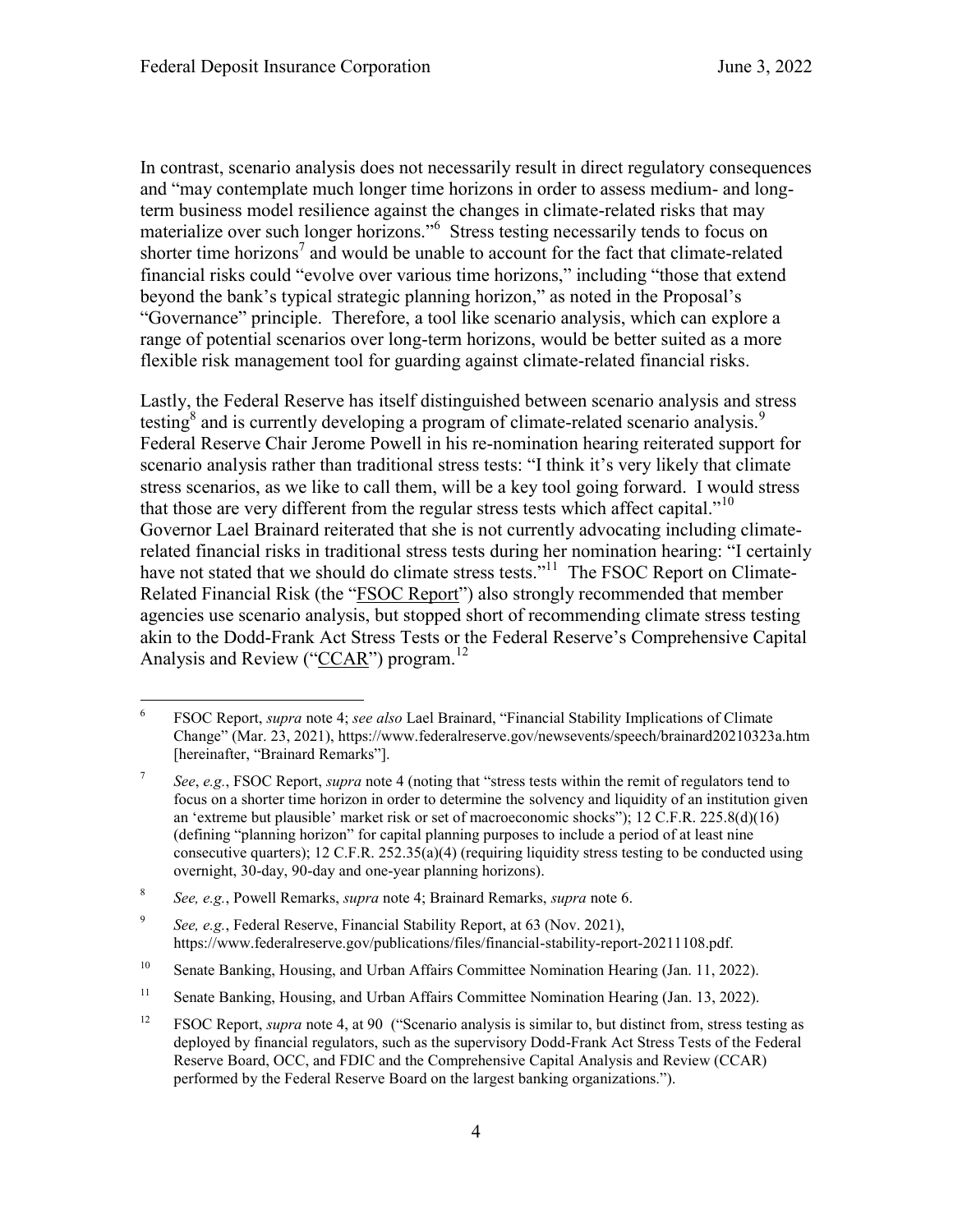# b. Response to questions regarding scenario analysis.<sup>13</sup>

The FDIC has asked for feedback on how banks currently use climate scenario analysis and which factors would be most salient to consider when designing these exercises in the future. We highlight some observations and challenges about climate scenario analysis based on the experience of our member institutions and recommend certain features of scenario analysis that the FDIC should support in its final guidance.

### *i. Observations and challenges.*

• **Forum member institution practices.** Forum member institutions already engage in climate scenario analysis as part of their broader risk management program to measure, monitor and assess their exposure to climate-related financial risks. These analyses are focused on identifying and sizing climaterelated financial risks in their asset portfolios so that these risks can be monitored and managed on an ongoing basis. In formulating climate scenarios, our member institutions focus their scenarios on the most prominent likely exposures that would be impacted by climate change, subjecting certain asset portfolios to climate scenario analysis rather than conducting enterprise-wide scenario analysis.

For example, some of our member institutions designed scenarios to examine the impacts of two short-term transition risk pathways on a sample portfolio of companies in the oil and gas value chain. One of these pathways was based on rapid electric vehicle adoption and the other was based on the adoption of a global carbon tax. Focusing on this portfolio allowed our member institutions to analyze the financial impacts of each pathway across different segments of the value chain within the oil and gas industry.

• Gaps in data and modeling. As discussed in greater detail below, existing data and tools to measure and quantify climate-related financial risk—and in particular longer-term transition and physical risks—are only just emerging, and will need to undergo substantial exploration, refinement and adaptation over time. Data gaps, and uncertainty given the unprecedented nature of climate change, present a significant challenge for banks because the reliability of the scenario analysis results depends on the reliability of the underlying data. While climate-related data has improved in both quantity and quality over the past several years, there are still considerable gaps that frustrate attempts to accurately identify climate-

<sup>&</sup>lt;sup>13</sup> This section is responsive to Questions 13 and 14 posed by the FDIC, respectively: "Scenario analysis is an important component of climate risk management that requires assumptions about plausible future states of the world. How do financial institutions use climate scenario models, analysis, or tools and what challenges do they face?" and "What factors are most salient for the FDIC to consider when designing and executing scenario analysis exercises?"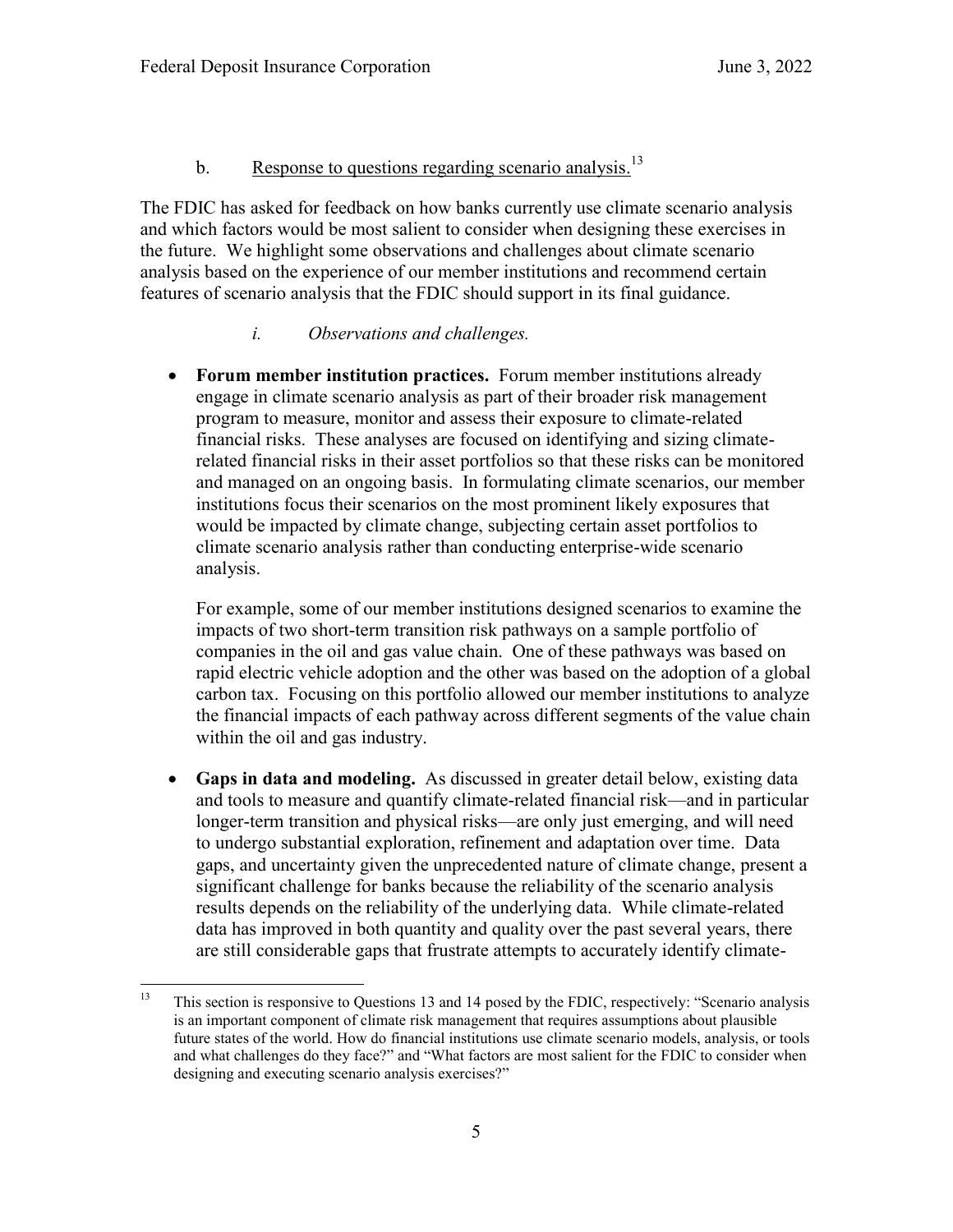related financial risks. In particular, our member institutions have highlighted data gaps regarding physical risks, such as the possibility that specific locations will experience extreme weather events and the geographic location of physical assets of companies. One of our member institutions conducted a scenario analysis to identify areas exposed to significant physical risks by mapping the bank's exposures by geography and then cross-referencing these global geographies against potential hot spots for physical climate impacts. The more reliable the geographic data, the more useful such exercises will be.

As another example, publicly available climate scenarios do not provide banks with the appropriate sectoral and regional granularity to directly translate scenario output into readily consumable inputs for internal risk modeling. For banks, the value of climate scenario analysis can only be fully realized when the sciencebased or macroeconomic output is expanded into more granular financial impacts that can be applied across a diverse set of client industries and sub-sectors. There is also a limited understanding of the Integrated Assessment Models that drive these scenarios, which makes it more challenging for banks and vendors alike to expand scenario output while staying within the bounds of the model.

- **Time horizons.** The long-term nature of climate change poses significant challenges for modeling climate-related financial risks, but striking the right balance between accounting for long-term climate change and doing so within an actionable framework is critical. As discussed above, financial risks are generally considered over the short to medium-term horizon and are generally assessed over one to three years. Climate scenario analysis over substantially longer horizons presents two important challenges. First, risk management decisions are not generally made with respect to lengthy time horizons. Second, the uncertainty around risks of any type grow quickly with the time horizon. Long time horizons lead to a wide range of uncertainty about the evolution of climate-related financial risks that make interpreting any findings difficult. Relatedly, it is necessary to make assumptions about how the evolution of the climate will impact economic variables, such as trade, employment and the relative performance of different economic sectors. Making such forecasts in the near-term is difficult, and understanding how the distant evolution of the climate relates to various economic indicators is all the more challenging.
	- *ii. Recommendations.*

We recommend the following for the FDIC's final guidance regarding scenario analysis:

• **Phased approach.** As noted above, there are still significant data and modeling gaps that affect the reliability of scenario analysis results. Accordingly, as discussed further below, we support a phased approach to climate risk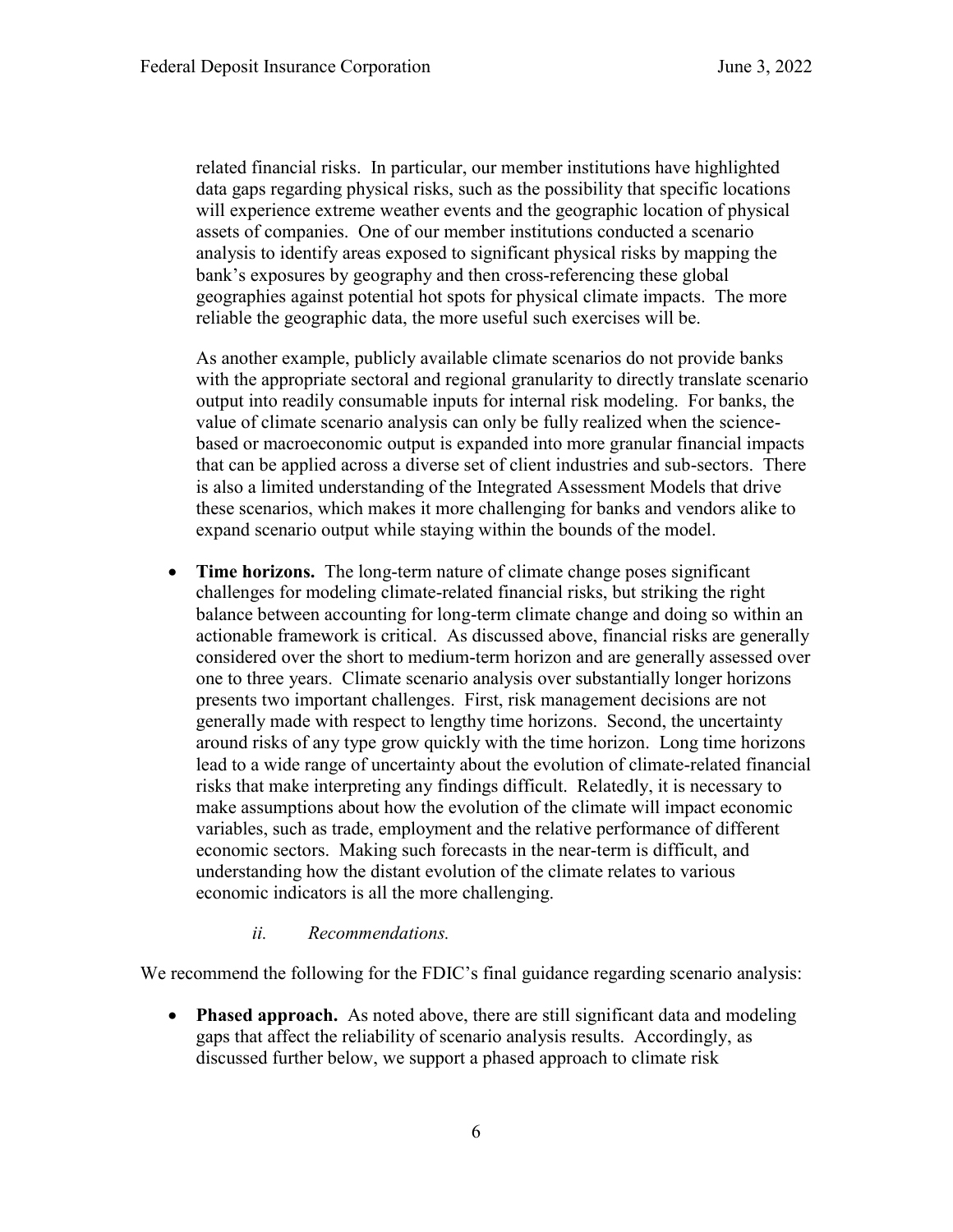management, including for climate scenario analysis, while data becomes more reliable, available and consistent.

- Materiality thresholds should be incorporated. A risk-based approach that considers the unique characteristics of each bank and that allows banks to focus on targeting material climate-related financial risks should apply to scenario analysis as well. The FDIC, for example, should permit banks to continue focusing their scenarios on the most material likely exposures that would be impacted by climate change, and subjecting only certain asset portfolios to climate scenario analysis.
- **Banks should have flexibility in designing scenarios.** Although we would appreciate high-level guidance on scenario analysis from regulators, we also recommend that the FDIC give banks flexibility in the design of their scenarios. This approach will ensure that the broad frame of the scenario is articulated comprehensively while allowing individual firms to tailor the scenarios to the specific needs of their asset portfolios.
- x **Scenarios encompassing transition risks should be plausible.** Scenarios used for scenario analysis may be severe and rigorous but should also be credible. Scenarios keyed to tail risks that are too remote may result in risk measurements that are not highly relevant. Overall, the degree of severity in any climate scenario must be appropriately balanced against its plausibility. This balance should be made explicit in a well-articulated and measurable standard that should be employed to help ensure that climate scenarios, and in particular transition risks, are empirically relevant and have the potential to result in actionable outcomes. Transition risk may be even harder to predict than physical risk because it depends on the path of government policy. Moreover, different assumptions about the specific type and trajectory of policy can lead to significantly different outcomes. As an example, a transition risk scenario that considers the rapid imposition of a large and widely applicable carbon tax would have a significantly different impact than a transition risk scenario that is focused more narrowly on policies targeting the fossil fuel industry. FDIC guidance should provide clear, high-level guidance on the nature and extent of transition risk scenarios to be considered, and these scenarios should be plausible.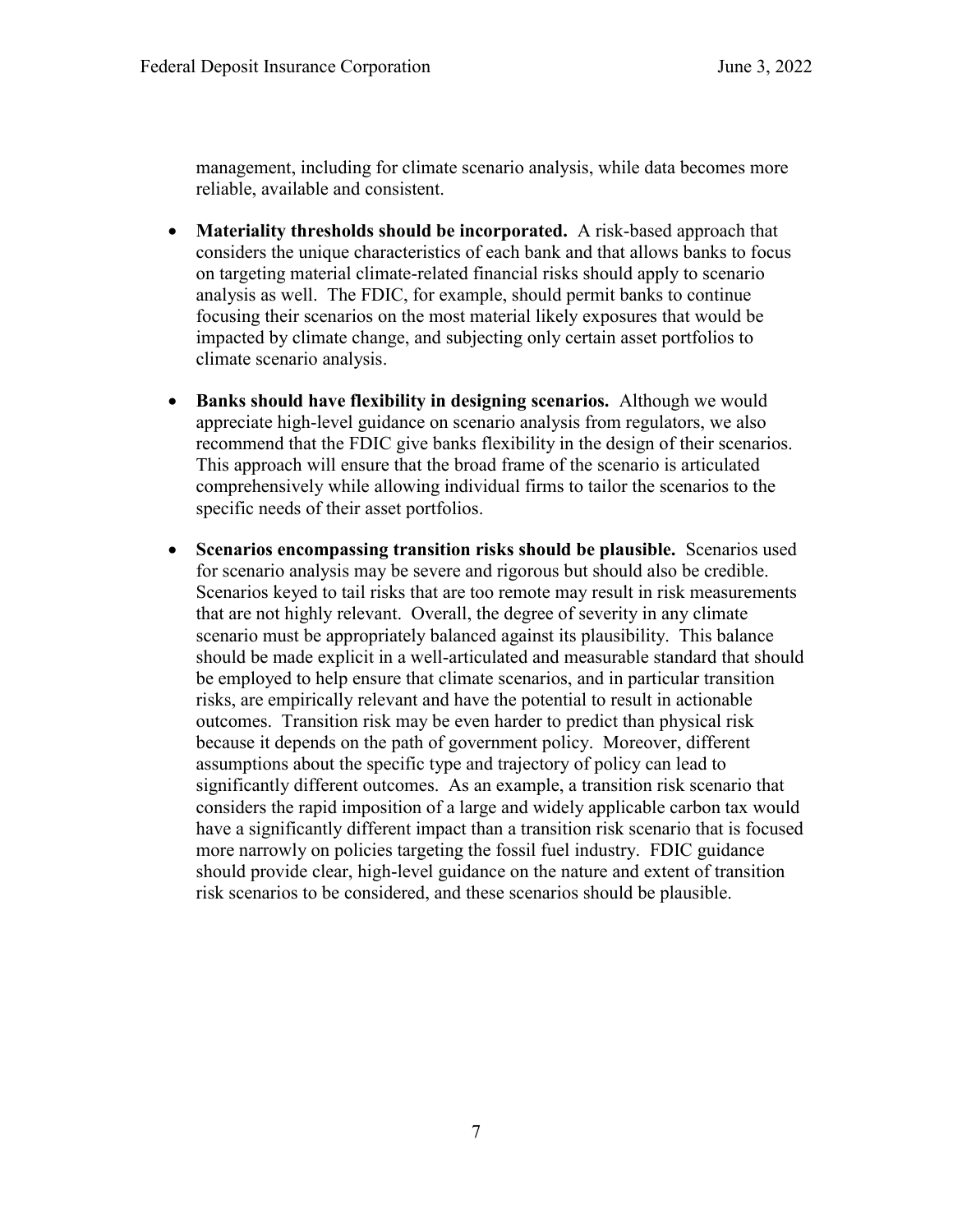#### **2. We support the Proposal's flexibility in permitting climate-related financial risks to be incorporated into existing risk management frameworks.**

a. Climate-related financial risk may be effectively addressed within existing risk management frameworks, which already sufficiently account for climate-related financial risks. 14

Climate-related financial risk may be considered a transverse, cross-cutting risk in some instances or a standalone risk in others. As a result, in some circumstances it may be more appropriate for banks to embed climate-related financial risks into existing risk management frameworks and in others to create new, standalone frameworks. The Proposal appears to permit the approach of incorporating climate-related financial risks into existing frameworks and systems where appropriate, and we believe the final guidance should retain this flexible perspective.

In the Proposal, the FDIC explains that the draft principles are "consistent with the risk management framework described in existing FDIC rules and guidance" and are intended to "help bank management make progress toward … *incorporating climate-related financial risks into financial institutions' risk management frameworks*" (emphasis added). The "Governance" principle explicitly contemplates that "[r]esponsibility and accountability may be integrated within existing organizational structures."

As the Proposal acknowledges, existing risk management and corporate governance standards applicable to large U.S. banking organizations are sufficiently broad and flexible to accommodate climate-related financial risks as an integrated component. For example, the OCC safety and soundness regulations require large banks to update their risk governance frameworks "at least annually, and as often as needed to address … changes in the  $\left[\right]$  bank's risk profile caused by emerging risks."<sup>15</sup>

<sup>&</sup>lt;sup>14</sup> This section is, in part, responsive to Questions 5 and 8 posed by the FDIC, respectively: "What specific tools or strategies have financial institutions used to successfully incorporate climate-related financial risks into their risk management frameworks?" and "What, if any, specific products, practices, and strategies—for example, insurance or derivatives contracts or other capital market instruments—do financial institutions use to hedge, transfer, or mitigate climate-related financial risks?"

<sup>&</sup>lt;sup>15</sup> OCC Guidelines Establishing Heightened Standards for Certain Large Insured National Banks, Insured Federal Savings Associations, and Insured Federal Branches; Integration of Regulations, 79 Fed. Reg. 54517 (Sept. 11, 2014) [hereinafter, "OCC Heightened Standards"]; *see also* Enhanced Prudential Standards for Bank Holding Companies and Foreign Banking Organizations, 79 Fed. Reg. 17239 (Mar. 27, 2014) [hereinafter, "Enhanced Prudential Standards"] (requiring that the risk management frameworks of a large U.S. bank holding company "be commensurate with its structure, risk profile, complexity, activities, and size," and requiring subject institutions to implement broad frameworks rather than targeted responses to enumerated risks and to adjust their frameworks as risks and activities vary).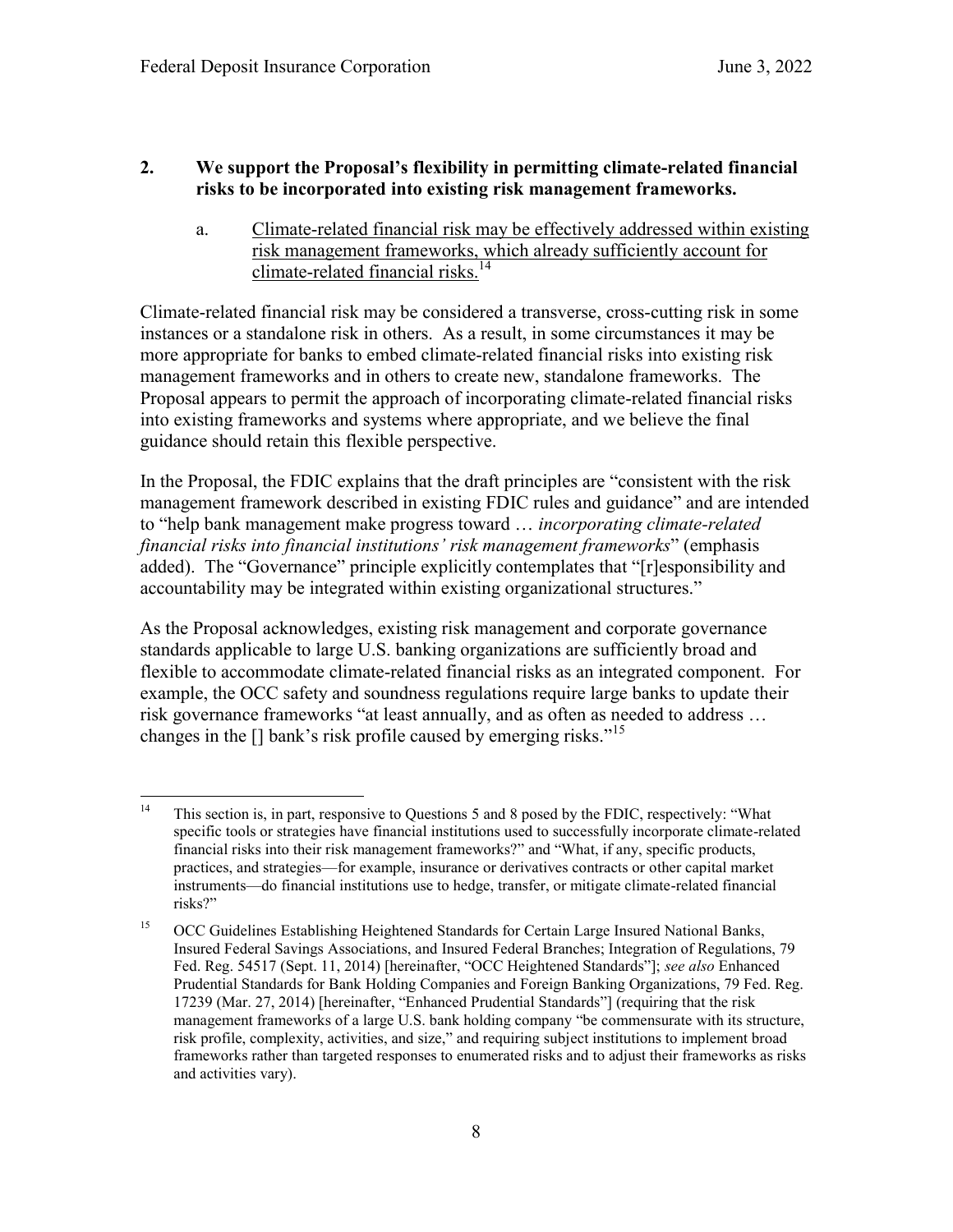OCC regulations and standards also address many of the specific risk management and internal control elements promoted in the Proposal, including without limitation for board and senior management oversight, risk appetite framework, risk data aggregation and reporting and internal controls.<sup>16</sup> Large U.S. banks are already expected to consider their material risks in capital planning, strategy development, credit portfolio management and liquidity management, as well as the impact of material and emerging risks on other risk categories, including liquidity, credit, market, strategic, operational and model risk. 17

U.S. GSIBs, therefore, already have in place robust risk management frameworks and practices that are designed to address material risks and are purposefully flexible to enable the incorporation of responses to new and emerging risks.In fact, as would be the case for any other material risk, our member institutions already have been incorporating climate-related financial risk analysis into their risk management practices.<sup>18</sup>

Our member institutions have worked to incorporate oversight of climate-related financial risk into their existing governance structures by, in some instances, establishing internal committees that consist of senior executives with specific purview over climaterelated financial risk management. For example, one of our member institutions has established a climate risk team that is responsible for developing the bank's internal approach to managing climate-related financial risk, with the goal of integrating climate considerations into existing risk management frameworks.

Forum member institutions employ a variety of effective strategies to mitigate climaterelated financial risks and already generally prioritize risk management of assets and

 <sup>16</sup> *See, e.g.*, OCC Heightened Standards, *supra* note <sup>15</sup>; OCC, Comptroller's Handbook: Corporate and Risk Governance (July 25, 2019), https://www.occ.treas.gov/news-issuances/bulletins/2019/bulletin-2019-38.html [hereinafter, "OCC Corporate and Risk Governance Handbook"]; Enhanced Prudential Standards, *supra* note 15; Federal Reserve, SR 21-3 / CA 21-1: Supervisory Guidance on Board of Directors' Effectiveness (Feb. 26, 2021) [hereinafter, "Federal Reserve SR 21-3"]; Federal Reserve Board, Bank Holding Company Supervision Manual (Nov. 2021) (risk management processes and internal controls), https://www.federalreserve.gov/publications/files/bhc.pdf.

<sup>17</sup> *See, e.g.*, OCC Heightened Standards, *supra* note 15; OCC Corporate and Risk Governance Handbook, *supra* note 16; Enhanced Prudential Standards (managing liquidity risk), *supra* note 15; Federal Reserve SR 21-3, *supra* note 14; 12 C.F.R. 225.8(e)(2)(ii)(A); Federal Reserve, SR 15-18: Federal Reserve Supervisory Assessment of Capital Planning and Positions for Firms Subject to Category I Standards (revised Jan. 15, 2021); Federal Reserve, SR 15-19: Federal Reserve Supervisory Assessment of Capital Planning and Positions for Firms Subject to Category II or III Standards (revised Jan. 15, 2021); Federal Reserve, SR 10-6: Interagency Policy Statement on Funding and Liquidity Risk Management (Mar. 17, 2010).

<sup>&</sup>lt;sup>18</sup> We also note that, to some extent, banks have historically been successfully managing climate-related risks in conducting their activities. *See, e.g.*, Kristian S. Blickle et al., Federal Reserve Bank of New York, How Bad Are Weather Disasters for Banks?, at 3 (Nov. 2021) [hereinafter, "NY Fed Staff Report"] (discussing that "long run sea level rise may have already been priced into coastal properties" and that "counties more exposed to sea level risk pay higher underwriting fees for bonds").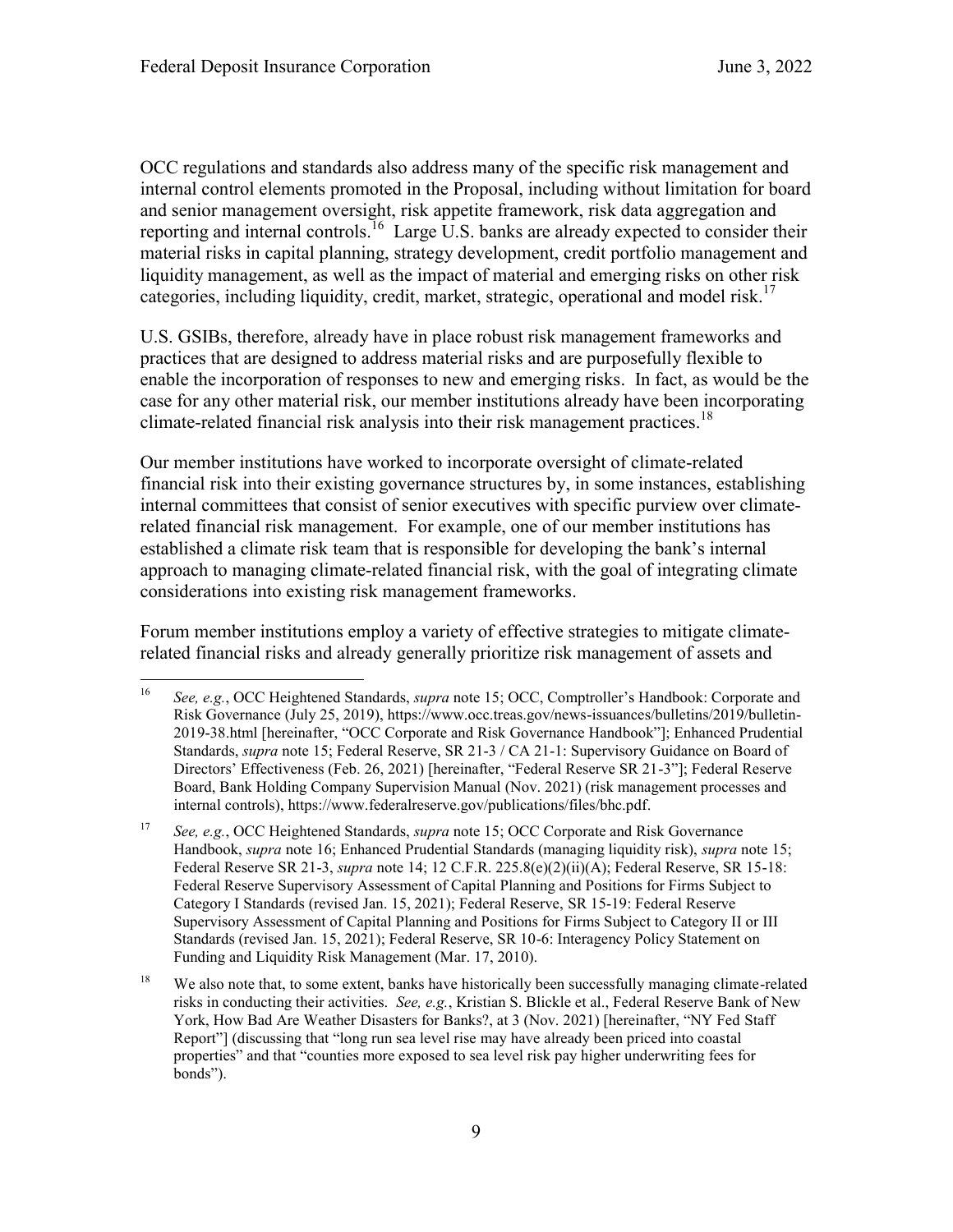clients in industries considered to be higher risk or high-carbon intensity. For example, to address idiosyncratic flood risk, our member institutions generally have policies in place to require flood insurance when underwriting a mortgage if the location of the property is in a flood plain. Some of our member institutions are also taking into consideration the client's intended use of financing, geographic locations of operations and ability to manage potential physical risk impacts. Further, some of our member institutions incorporate climate-related financial risks into overall credit assessment and underwriting processes for certain industries and loans, like commercial real estate and mortgages.

The Proposal suggests a new requirement for credit risk: "The board and management should determine credit risk appetite and lending limits related to these [climate-related financial] risks."19 In line with existing risk identification processes, banks are appropriately considering impacts of climate-related financial risks on the overall risk appetite of the firm. We do not think guidance should be so prescriptive as to require changes to existing, or creation of new, credit risk appetite and lending limits as a result of climate-related financial risk considerations. As mentioned above, Forum member institutions incorporate climate-related financial risks in their existing risk-management programs, including credit assessments, and the final guidance should not mandate that banks establish prescriptive lending limits.

In addition, we do not believe that a new type of regulatory or other external reporting specifically directed at climate-related financial risk by banks from the banking regulators is necessary at this point in time.<sup>20</sup> All of our member institutions are already engaged in voluntary reporting efforts through the Taskforce on Climate-Related Financial Disclosures (" $\overline{\text{TCFD}}$ ") as well as other industry-led reporting frameworks.<sup>21</sup> In addition, the Securities and Exchange Commission (the "SEC") has proposed disclosure rules for the enhancement and standardization of climate-related disclosures; the Forum will be submitting comments on that proposal. $^{22}$ 

In short, the final guidance should retain the Proposal's approach of allowing banks the flexibility to treat climate-related financial risk as a risk that may be integrated into

 <sup>19</sup> 87 Fed. Reg. at 19511.

<sup>&</sup>lt;sup>20</sup> This is responsive to Question 12 posed by the FDIC: "How could existing regulatory reporting requirements be augmented to better capture financial institutions' exposure to climate-related financial risks?"

<sup>21</sup> *See* TCFD, Core Recommendations, https://www.fsb-tcfd.org/recommendations/#corerecommendations; Carbon Disclosure Project, Climate Change 2021 Questionnaire (Jan. 2021), https://guidance.cdp.net/en/guidance?cid=18&ctype=theme&idtype=ThemeID&incchild=1&microsit e=0&otype=Questionnaire&tags=TAG-13071%2CTAG-605%2CTAG-600.

<sup>&</sup>lt;sup>22</sup> *See* SEC. The Enhancement and Standardization of Climate-Related Disclosures for Investors, 87 Fed. Reg. 21334 (Apr. 4, 2022).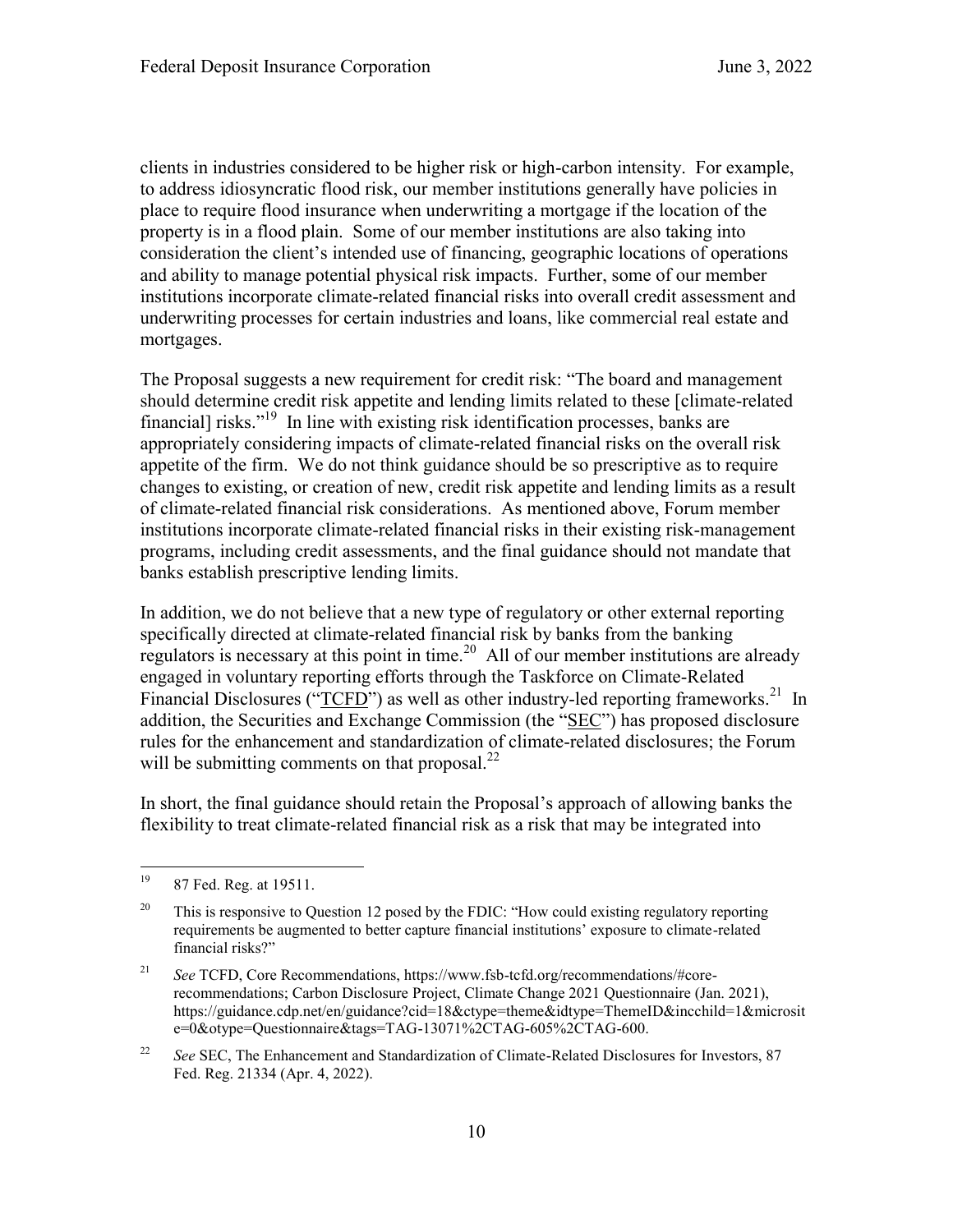banks' existing risk management frameworks and reporting. This not only would be consistent with regulatory expectations that banks' risk management frameworks encompass all material risks to the bank, <sup>23</sup> but also would enable banks to more expeditiously address emerging climate-related financial risks.

b. Time horizons should be consistent with how banks currently assess and mitigate risk.<sup>24</sup>

The specific time horizon considered relevant for climate-related financial risks depends on the specific use for which the analysis is employed. A bank's risk management and stress testing time horizons generally are relatively short-term (e.g., less than three years and often far shorter), in order to facilitate meaningful and realistic risk appetite and business strategy planning. The Basel Committee on Banking Supervision ("BCBS") explains that traditional financial risk scenario analysis and stress testing use shorter time frames because the uncertainty of the results increases with the timespan, as more assumptions are required.<sup>25</sup>

As the Proposal's Governance principle states, climate-related financial risks could "evolve over various time horizons," including "those that extend beyond the institution's typical strategic planning horizon." Although we agree climate change is a long-term phenomenon, expectations around climate-related financial risk management should seek a balance between the uncertain long-term effects of climate change and the need for bank management to address the more immediate impacts in an effective manner consistent with risk appetite and business planning. For example, a 30-year time horizon would be inconsistent with the risk management frameworks used by our member institutions.

We recognize that scenario analyses may be conducted over longer time horizons, as discussed above, but the time horizons used in overall climate-related financial risk management frameworks should be consistent with current approaches to risk management in order to facilitate incorporating climate-related financial risks into existing practices. Accordingly, we recommend that the final guidance give banks flexibility to determine the appropriate time horizon depending on the purpose of the analysis.

 <sup>23</sup> *See, e.g.*, OCC Heightened Standards, *supra* note 15.

<sup>&</sup>lt;sup>24</sup> This section is, in part, responsive to Question 7 posed by the FDIC: "What time horizons do banks" consider relevant when identifying and assessing the materiality of climate-related financial risks?"

<sup>&</sup>lt;sup>25</sup> *See* Basel Committee on Banking Supervision, Climate-Related Financial Risks – Measurement Methodologies (Apr. 2021), at 20–21, https://www.bis.org/bcbs/publ/d518.pdf; Federal Reserve, The Supervisory Capital Assessment Program: Design and Implementation (Apr. 24, 2009), at 3, https://www.federalreserve.gov/newsevents/pressreleases/files/bcreg20090424a1.pdf.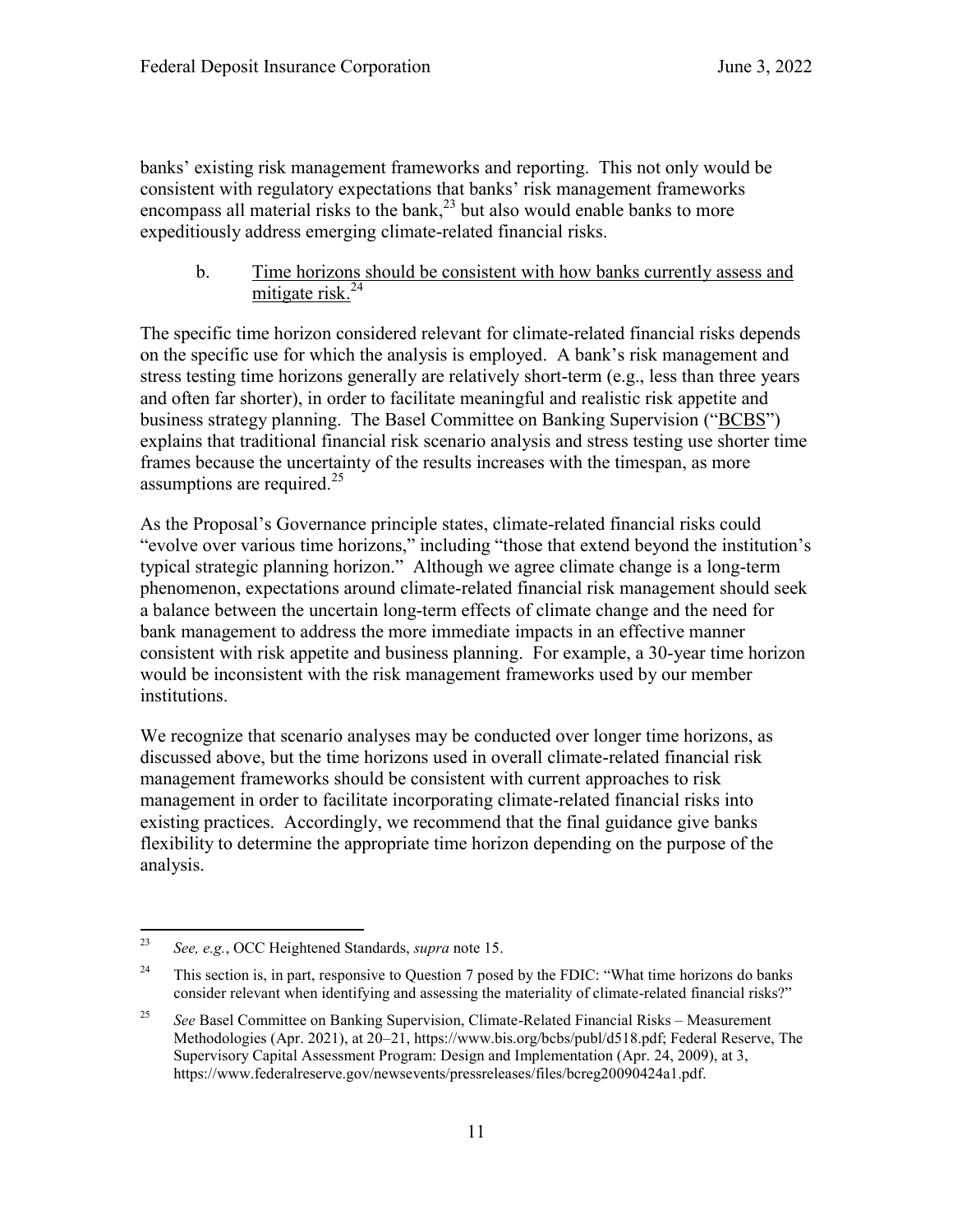**3. We support the principles and risk-based framework discussed in the Proposal and believe the final guidance should reflect this framework and allow banks to focus on climate-related financial risks that are material to them.**

In the introduction to the Proposal, the FDIC explains that the draft principles are intended to provide a "*high-level framework* for the safe and sound management of exposures to climate-related financial risks" and to support banks' efforts "to focus on key aspects of climate risk management" (emphasis added). The FDIC also notes that, "[i]n keeping with the FDIC's risk-based approach to supervision, the FDIC intends to appropriately tailor any resulting supervisory expectations to reflect differences in banks' circumstances such as complexity of operations and business models." The "Scenario Analysis" principle also advises that management develop and implement scenario analysis frameworks "in a manner commensurate to the institution's size, complexity, business activity, and risk profile."

We support the use of these risk-based principles to support banks' efforts to manage and mitigate climate-related financial risks. A risk-based framework will enable firms to tailor the incorporation of climate-related financial risks into their risk management frameworks based on a particular firm's size, as well as the unique nature, scale and complexity of its activities and business.

For example, we recognize that size and complexity of banking organizations can be correlated with their potential to pose systemic risk. For this reason, U.S. GSIBs are taking climate-related financial risks very seriously and already have taken certain steps to account for such risks in their governance and risk management frameworks. That said, there may be instances in which larger banks are less vulnerable to losses resulting from climate disaster. Notably, a recent staff report released by Federal Reserve Bank of New York economists ("NY Fed Staff Report") revealed that, in the case of extreme weather events over the last quarter century, "losses at larger (multi-county) banks [were] barely affected and their income increase[d] significantly with exposure," whereas local banks, which do not benefit from diversification across multiple geographies, experienced more negative stability effects from extreme disasters.<sup>26</sup>

The flexibility that would be provided by a principles and risk-based framework would allow each firm to focus on aspects of climate-related financial risks that are material to the particular firm and avoid diverting resources to aspects that present less risk based on the unique characteristics and activities of the firm. For example, certain financial instruments may not generate material climate-related financial risk, such as short-term liquid financial instruments for which pricing and value at risk metrics already capture the risk. While our member institutions will certainly be monitoring for all categories of

 <sup>26</sup> NY Fed Staff Report, *supra* note 18, at 1.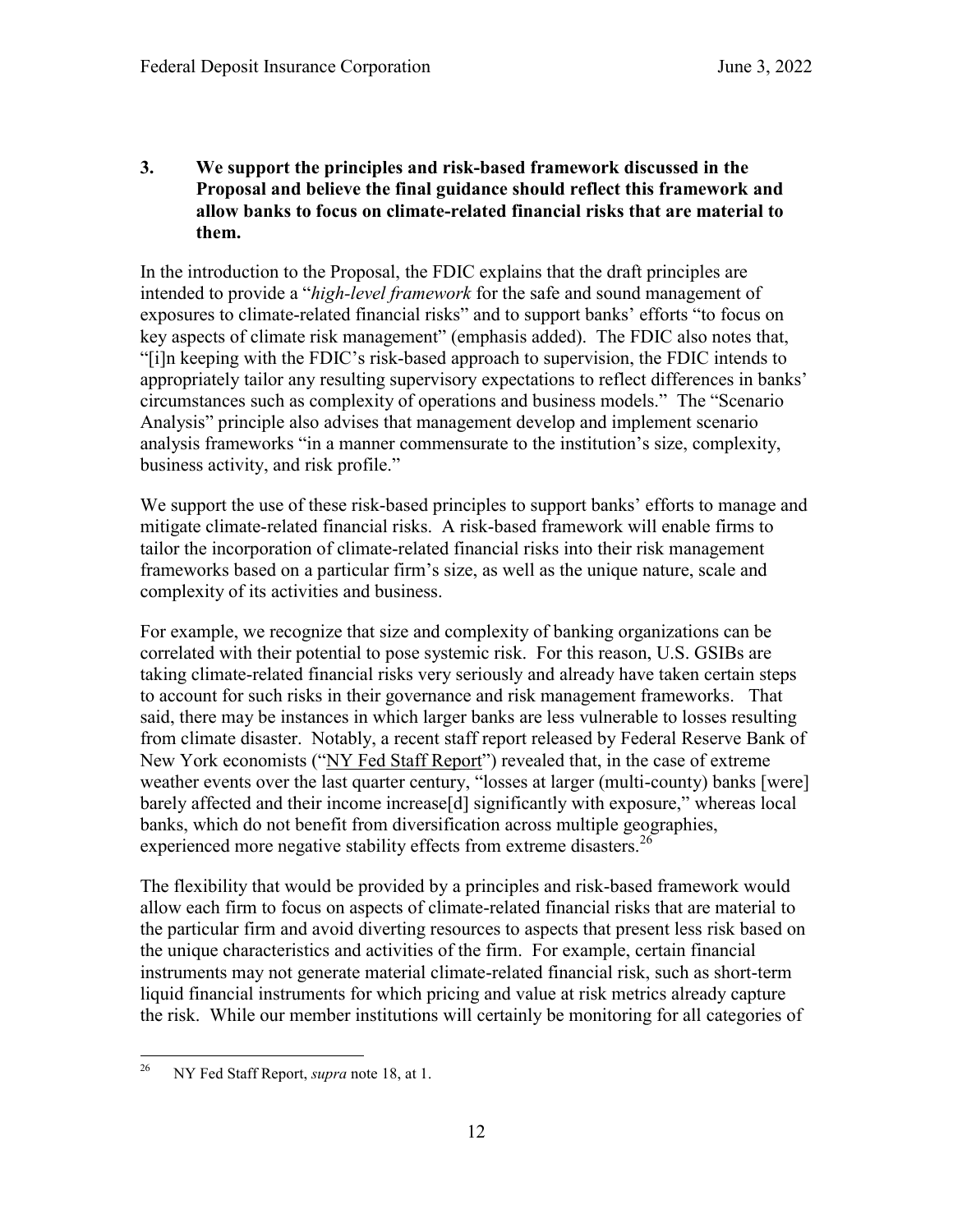risks and adjusting their internal controls as appropriate, focusing on the key material risks within key affected business lines will allow our member institutions to manage their exposure to climate-related financial risks in a manner that is most targeted and efficient.

It is important that Forum member institutions be allowed to leverage existing risk management practices and capabilities in assessing the materiality of an asset portfolio in relation to climate-related risk management. For example, our member institutions have identified a variety of material climate-related financial risks based on their distinct portfolios and exposures.<sup>27</sup> Our member institutions generally have developed a process to determine whether a risk is material that consists of: (1) identifying and assessing the potential impacts of a risk, (2) ranking the likelihood of the occurrence of the particular risk, (3) assessing and measuring the risk and (4) then making decisions based on that assessment. The material risks identified through this process inform the bank's scenario design and analysis, risk appetite and strategic planning.

Another example of a materiality determination is identifying portfolio sensitivity to climate-related financial risks through both qualitative and quantitative analyses to gauge the materiality of an asset portfolio's sensitivity to climate change, such as rising sea levels and increased incidences of extreme weather events, like wild fires and hurricanes. This process often makes use of highly granular data, including the precise location of an asset and its relation to relevant geographic features, such as proximity to a floodplain or wildfire prone areas. These analyses are then used to build an overall assessment of a portfolio's sensitivity to climate-related financial risks, which is then used to determine if more intensive and granular scenario analysis would be warranted from a risk measurement and management perspective.

### **4. The final guidance should adopt a phased approach to requiring banks to incorporate certain practices into their risk management frameworks.**

For reasons discussed below, we believe the process for meeting supervisory expectations regarding climate-related financial risks should be an iterative process.

First, we note that this specific guidance on climate-related financial risks is new, although it draws from existing, more general guidelines. Accordingly, an appropriate timeframe will be required for banks to fully incorporate the practices discussed in the Proposal into their risk management frameworks and systems.

Second, banks face a number of challenges in addressing climate-related financial risks, including the following:

<sup>&</sup>lt;sup>27</sup> This paragraph is, in part, responsive to Question 6 posed by the FDIC: "How do financial institutions" determine when climate-related financial risks are material and warrant greater than routine attention by the board and management?"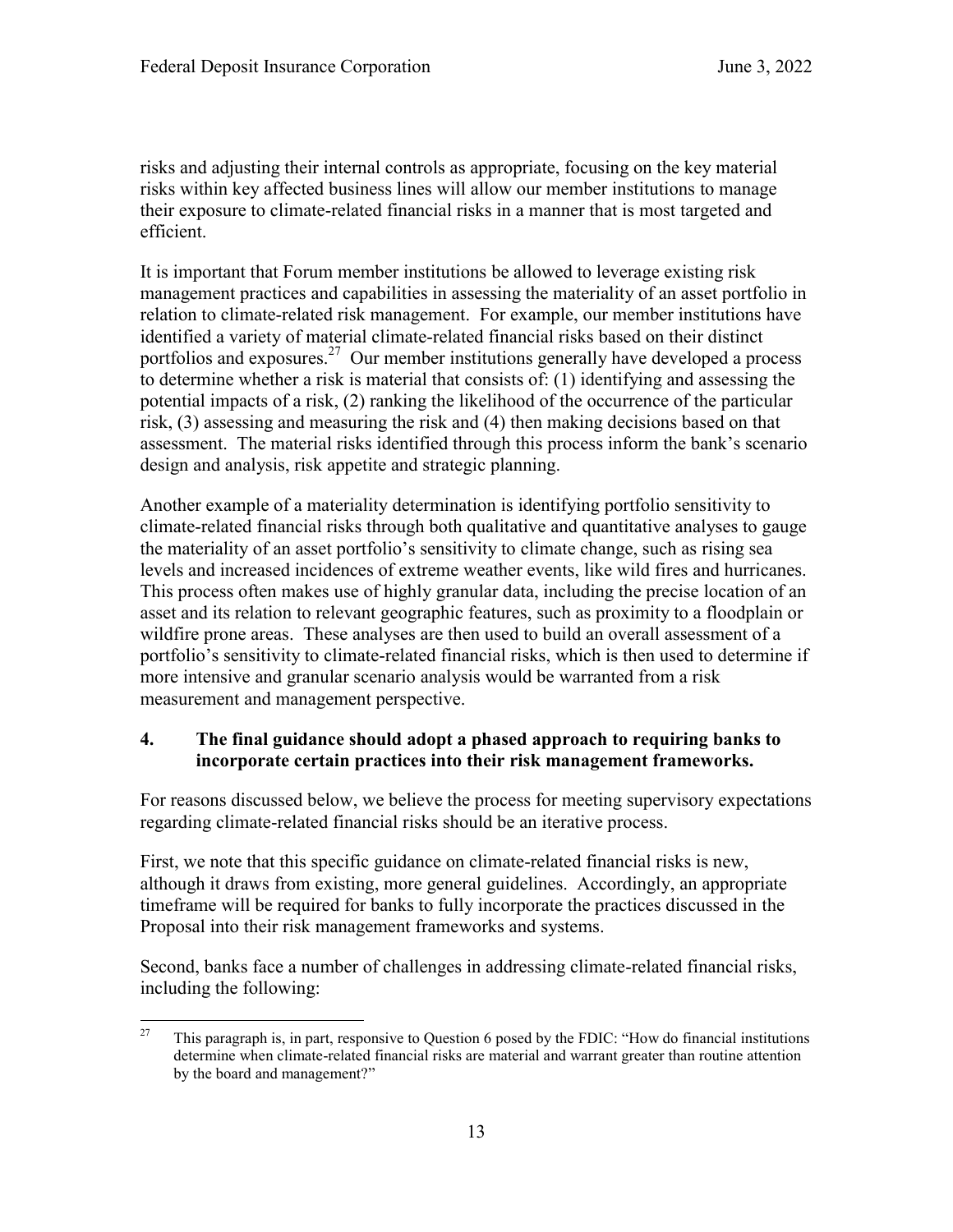- $\bullet$  Limitations on data, in particular, data "connecting the science of climate change to financial risk assessments and real-world economic impacts"; $^{28}$
- The relatively new and evolving nature of models and methods employed for climate scenario analysis relative to those used in traditional financial stress testing, which may not currently be suitable for rigorously assessing granular climate-related financial risks;
- x Uncertainty about the time horizons over which certain risks (*e.g.*, transition risks, longer-term risks) may manifest; $^{29}$  and
- The non-linear and complex nature of the impacts of climate change, which make it difficult to forecast the frequency and intensity of severe climate events and assess the interlinkages between climate-related pathways and economic and financial variables across the financial system. $30$

The FSOC Report included a lengthy discussion of the challenges associated with identifying and mitigating climate-related financial risks, particularly around data. The FSOC Report stated that "enhancing the availability of and access to relevant, comprehensive data and developing methods and metrics to effectively utilize climaterelated data and financial data" are "[n]ecessary steps for measuring and assessing climate-related financial risk. $"^{31}$ 

These challenges, as well as the evolving nature of climate-related financial risks, necessitate an ongoing process for managing such risks. The Proposal in fact states that "[t]he FDIC recognizes that the incorporation of material climate-related financial risks into various planning processes is iterative as measurement methodologies, models, and data for analyzing these risks continue to evolve and mature over time."<sup>32</sup> Guidance should take into account the limitations around currently available data and metrics when setting expectations for banks.

To account for the time required for, and the challenges associated with, integrating climate-related financial risks into banks' risk management practices, we recommend that the FDIC adopt an iterative or "phased approach." This would involve the FDIC phasing in certain expectations as the data and tools become more reliable and in recognition that

 <sup>28</sup> FSOC Report, *supra* note 4, at 23. These challenges are discussed in the FSOC Report as examples of challenges that *regulators* face, but we believe they are also applicable to banks.

<sup>29</sup> *Id*.

<sup>30</sup> *Id*.

<sup>31</sup> *Id.* at 47.

<sup>32</sup> Proposal, "Strategic Planning" principle.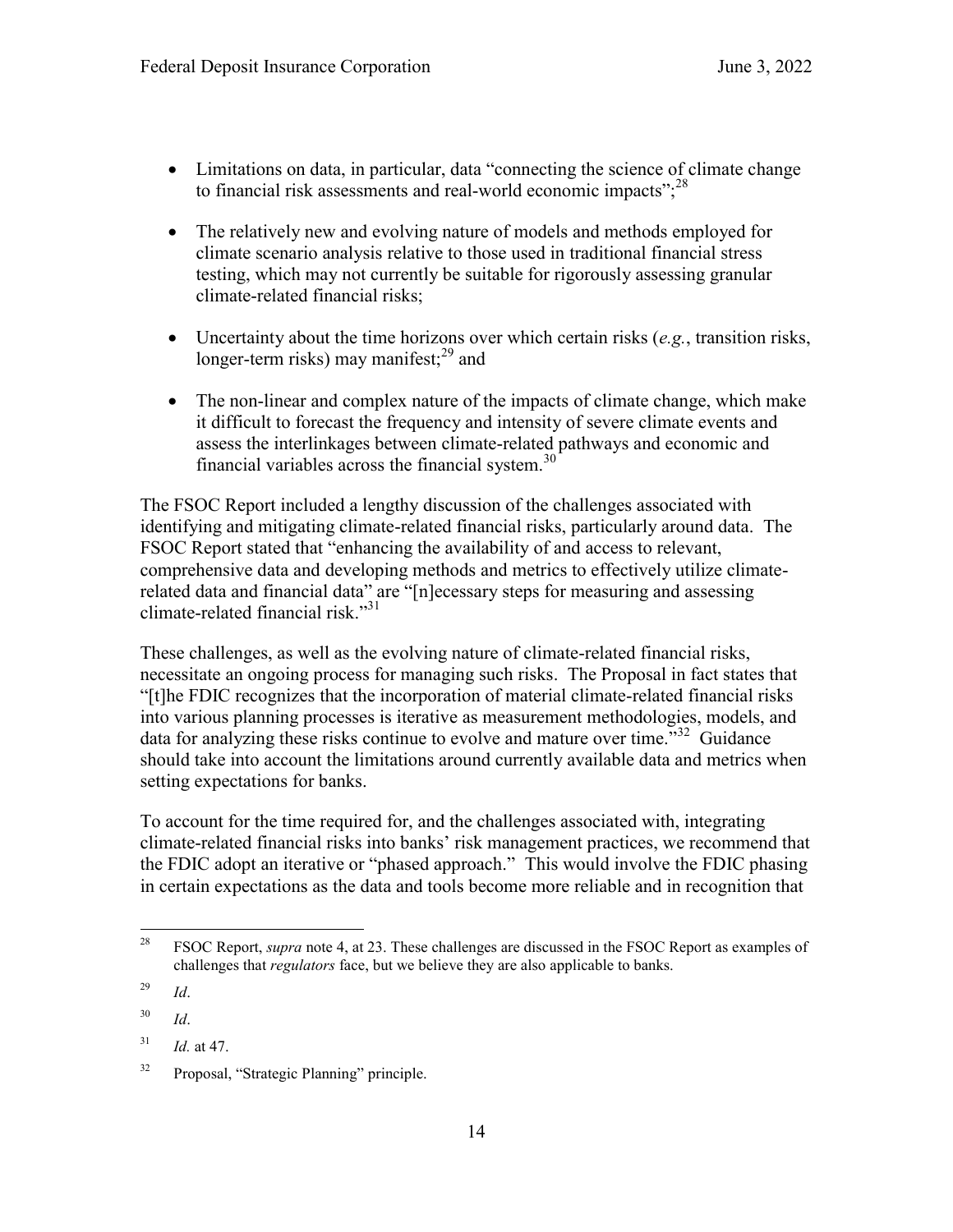banks will require transition periods to address emerging climate-related financial risks. In particular, we strongly recommend that the final guidance explicitly recognize that some expectations outlined in the principles cannot be executed based on quantitative rather than qualitative metrics until banks have sufficient time to develop capabilities and data and measurement tools have advanced to the degree that they can be sufficiently relied upon to serve as a basis for a number of the expectations specified in the guidelines. For example, it would not currently be appropriate to incorporate climaterelated financial risks into capital and liquidity planning processes. It is important that there be sufficient flexibility in climate modeling standards so that learning and innovation can occur on an ongoing basis. A phased approach that clearly sets out gradual milestones for certain expectations would best reflect the evolving nature of climate-related financial risks and support banks' efforts to manage climate-related financial risks in a manner that is effective, accurate and methodical.

## **5. Certain of the principles and commentary should be clarified in the final guidance.**

We recommend that certain of the principles and commentary be clarified further in the final guidance.

## a. Governance.

For the "Governance" principle, the FDIC should distinguish the roles and responsibilities of bank boards and management with respect to risk management. We believe the FDIC should coordinate with the OCC and the Federal Reserve to ensure consistency with respect to the scope of a board's responsibility to oversee other risks facing a financial institution. 33

# b. Public communication.

For the "Strategic Planning" principle, the FDIC should clarify the language regarding public communication of climate-related strategies. The Proposal calls for banks to "ensure that any public statements about an institution's climate-related strategies and commitments are consistent with their internal strategies and risk appetite statements."<sup>34</sup> Specifically, we believe it would be more appropriate for each bank to ensure that public communication of its climate-related strategies is consistent with *the actions the bank is actually taking*. This focus on accuracy aligns with the U.S. securities disclosure regime,

 <sup>33</sup> *See* OCC, Director's Book: Role of Directors for National Banks and Federal Savings Associations (Nov. 2020), at 14–15, https://www.occ.gov/publications-and-resources/publications/bankereducation/files/directors-book.html; Federal Reserve, SR 21-3 / CA 21-1: Supervisory Guidance on Board of Directors' Effectiveness (Feb. 26, 2021), https://www.federalreserve.gov/supervisionreg/srletters/SR2103.htm.

<sup>34</sup> Proposal, "Strategic Planning" principle.